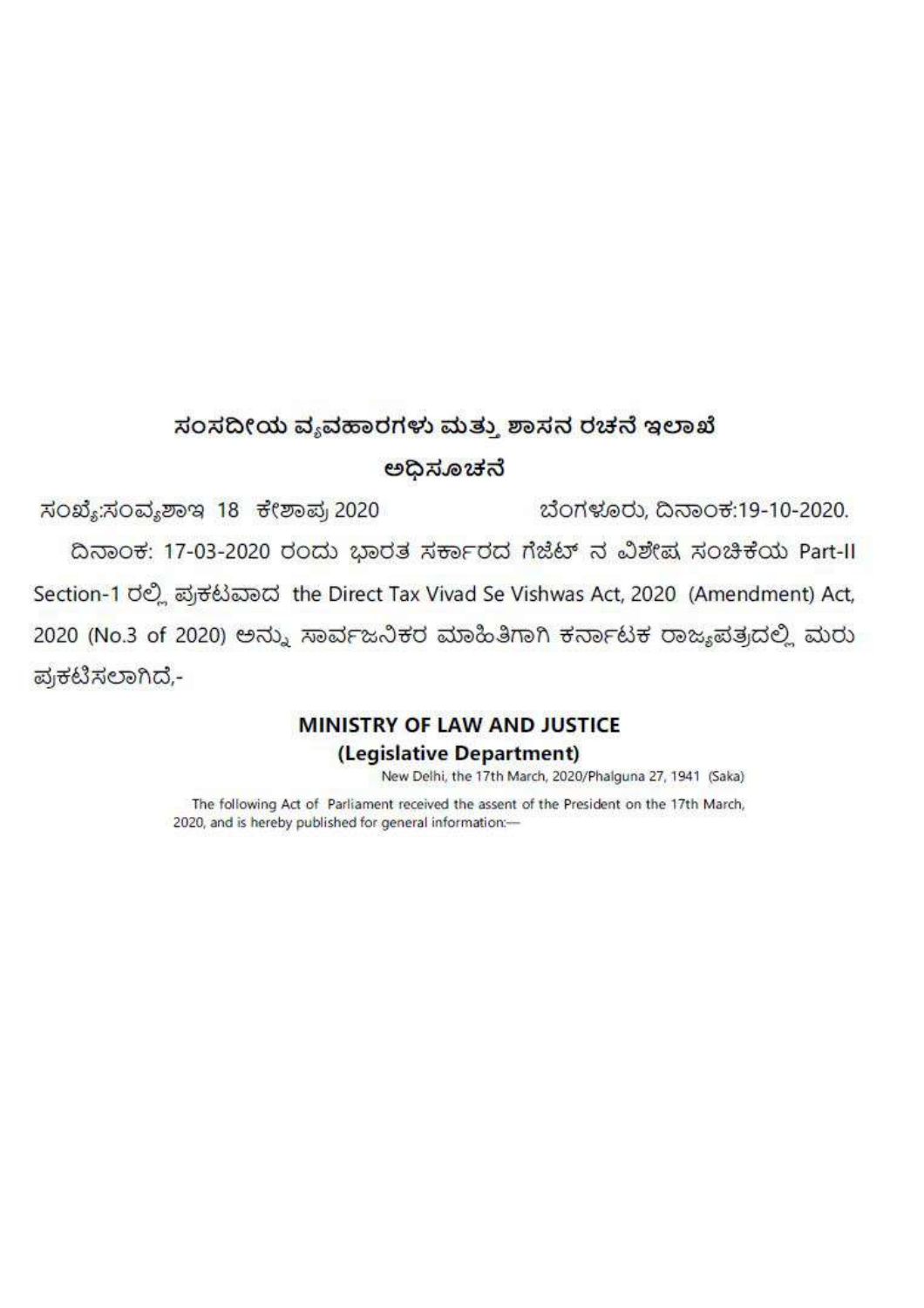### **THE DIRECT TAX VIVAD SE VISHWAS ACT, 2020**

### **NO. 3 OF 2020**

[17th March, 2020.]

An Act to provide for resolution of disputed tax and for matters connected therewith or incidental thereto.

BE it enacted by Parliament in the Seventy-first Year of the Republic of India as follows:—

1. This Act may be called the Direct Tax Vivad se Vishwas Act, 2020. Short title.

> (2)(1) In this Act, unless the context otherwise requires,— **Definitions**

'(a) "appellant" means—

 (i)a person in whose case an appeal or a writ petition or special leave petition has been filed either by him or by the income-tax authority or by both, before an appellate forum and such appeal or petition is pending as on the specified date;

 (ii) a person in whose case an order has been passed by the Assessing Officer, or an order has been passed by the Commissioner (Appeals) or theIncome Tax Appellate Tribunal in an appeal, or by the High Court in a writ petition, on or before the specified date, and the time for filing any appeal or special leave petition against such order by that person has not expired as on that date;

43 of 1961.

(iii) a person who has filed his objections before the Dispute Resolution Panel under section 144C of the Income-tax Act, 1961 and the Dispute Resolution Panel has not issued any direction on or before the specified date;

(iv) a person in whose case the Dispute Resolution Panel has issued direction under sub-section (5) of section 144C of the Income-tax Act and the Assessing Officer has not passed any order under sub-section (13) of that section on or before the specified date;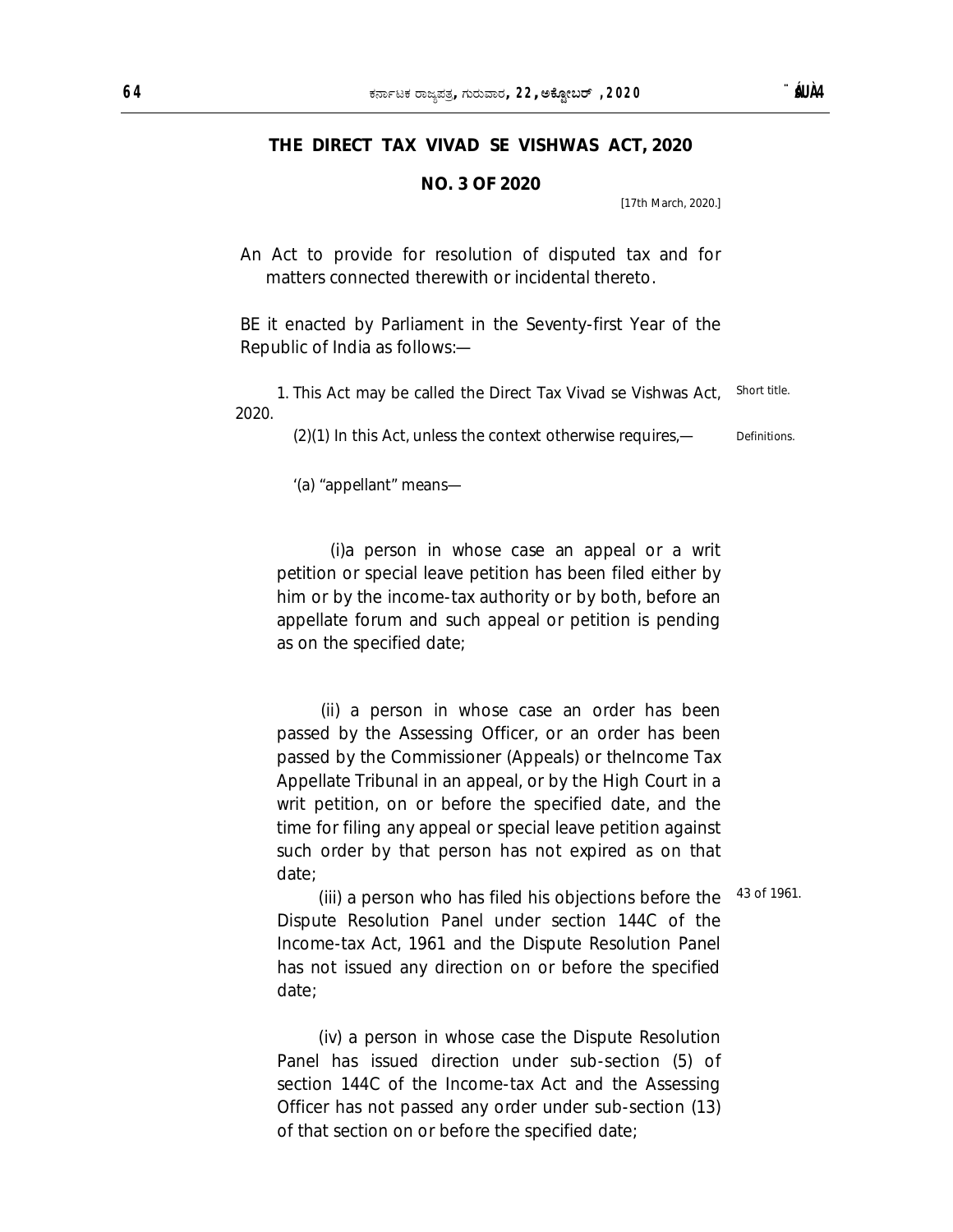(v) a person who has filed an application for revision under section 264 of the Income-tax Act and such application is pending as on the specified date;";

(b) "appellate forum" means the Supreme Court or the High Court or the IncomeTax Appellate Tribunal or the Commissioner (Appeals);

(c) "declarant" means a person who files declaration under section 4;

(d) "declaration" means the declaration filed under section 4;

(e) "designated authority" means an officer not below the rank of a Commissioner of Income-tax notified by the Principal Chief Commissioner for the purposes of this Act;

(f) "disputed fee" means the fee determined under the provisions of the Income-tax Act, 1961 in respect of which appeal has been filed by the appellant; 43 of 1961.

(g) "disputed income", in relation to an assessment year, means the whole or so much of the total income as is relatable to the disputed tax;

(h) "disputed interest" means the interest determined in any case under the provisions of the Income-tax Act, 1961, where— 43 of 1961.

> (i)such interest is not charged or chargeable on disputed tax;

> (ii) an appeal has been filed by the appellant in respect of such interest;

(i)"disputed penalty" means the penalty determined in any 43 of 1961. case under the provisions of the Income-tax Act, 1961, where—

> (i)such penalty is not levied or leviable in respect of disputed income or disputed tax, as the case may be;

> (ii) an appeal has been filed by the appellant in respect of such penalty;

( j) "disputed tax", in relation to an assessment year or 43 of 1961.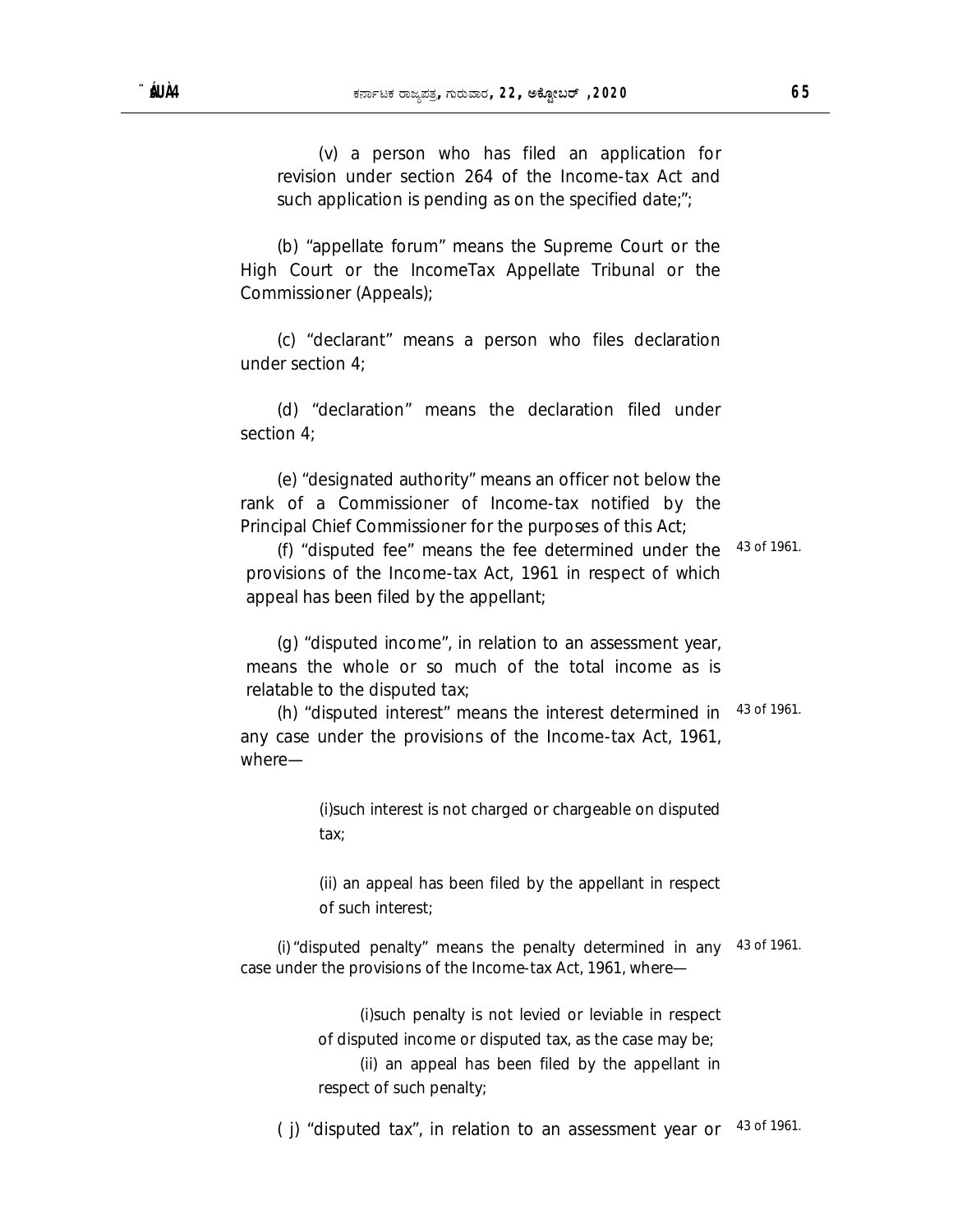financial year, as the case may be, means the income-tax, including surcharge and cess (hereafter in this clause referred to as the amount of tax) payable by the appellant under the provisions of the Income-tax Act, 1961, as computed hereunder:—

> (A) in a case where any appeal, writ petition or special leave petition is pending before the appellate forum as on the specified date, the amount of tax that is payable by the appellant if such appeal or writ petition or special leave petition was to be decided against him;

> (B) in a case where an order in an appeal or in writ petition has been passed by the appellate forum on or before the specified date, and the time for filing appeal or special leave petition against such order has not expired as on that date, the amount of tax payable by the appellant after giving effect to the order so passed;

> (C) in a case where the order has been passed by the Assessing Officer on or before the specified date, and the time for filing appeal against such order has not expired as on that date, the amount of tax payable by the appellant in accordance with such order;

> (D) in a case where objection filed by the appellant is pending before the Dispute Resolution Panel under section 144C of the Income-tax Act as on the specified date, the amount of tax payable by the appellant if the Dispute Resolution Panel was to confirm the variation proposed in the draft order;

> (E) in a case where Dispute Resolution Panel has issued any direction under sub-section (5) of section 144C of the Income-tax Act and the Assessing Officer has not passed the order under sub-section (13) of that section on or before the specified date, the amount of tax payable by the appellant as per the assessment order to be passed by the Assessing Officer under sub-section (13) thereof;

> (F) in a case where an application for revision under section 264 of the Income-tax Act is pending as on the specified date, the amount of tax payable by the appellant if such application for revision was not to be accepted:

> Provided that in a case where Commissioner (Appeals) has issued notice of enhancement under section 251 of the Income-tax Act on or before the specified date, the disputed tax shall be increased by the amount of tax pertaining to issues for which notice of enhancement has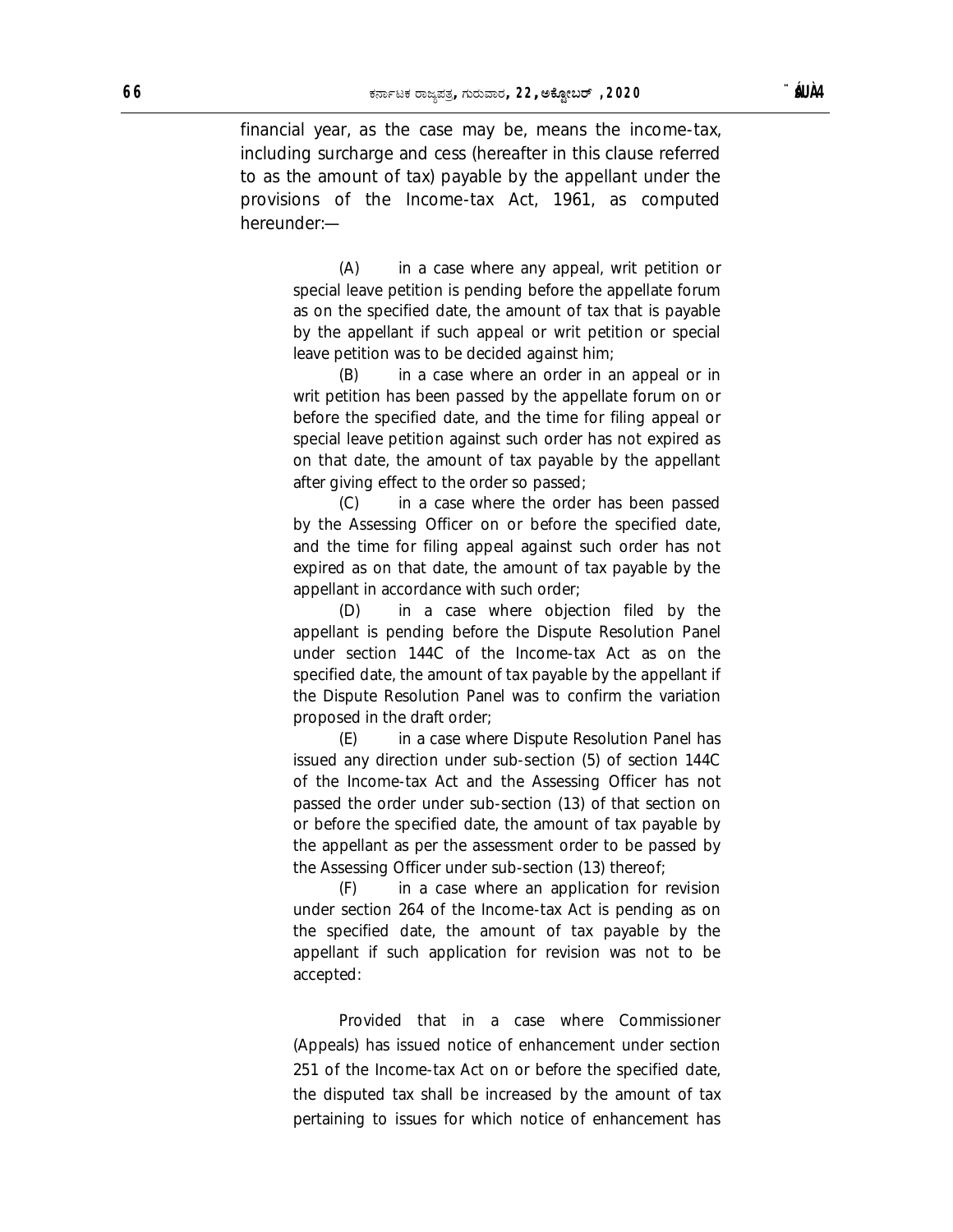been issued:

 Provided further that in a case where the dispute in relation to an assessment year relates to reduction of tax credit under section 115JAA or section 115D of the Incometax Act or any loss or depreciation computed thereunder, the appellant shall have an option either to include the amount of tax related to such tax credit or loss or depreciation in the amount of disputed tax, or to carry forward the reduced tax credit or loss or depreciation, in such manner as may be prescribed.

43 of 1961 (k) "Income-tax Act" means the Income-tax Act, 1961;

(l) "last date" means such date as may be notified by the Central Government in the Official Gazette;

(m) "prescribed" means prescribed by rules made under this Act;

(n) "specified date" means the 31st day of January, 2020;

(o) "tax arrear" means,—

(i)the aggregate amount of disputed tax, interest chargeable or charged on such disputed tax, and penalty leviable or levied on such disputed tax; or

(ii) disputed interest; or

(iii)disputed penalty; or

(iv) disputed fee, as determined under the provisions of the Incometax Act.

(2) The words and expressions used herein and not defined but defined in the Income-tax Act shall have the meanings respectively assigned to them in that Act.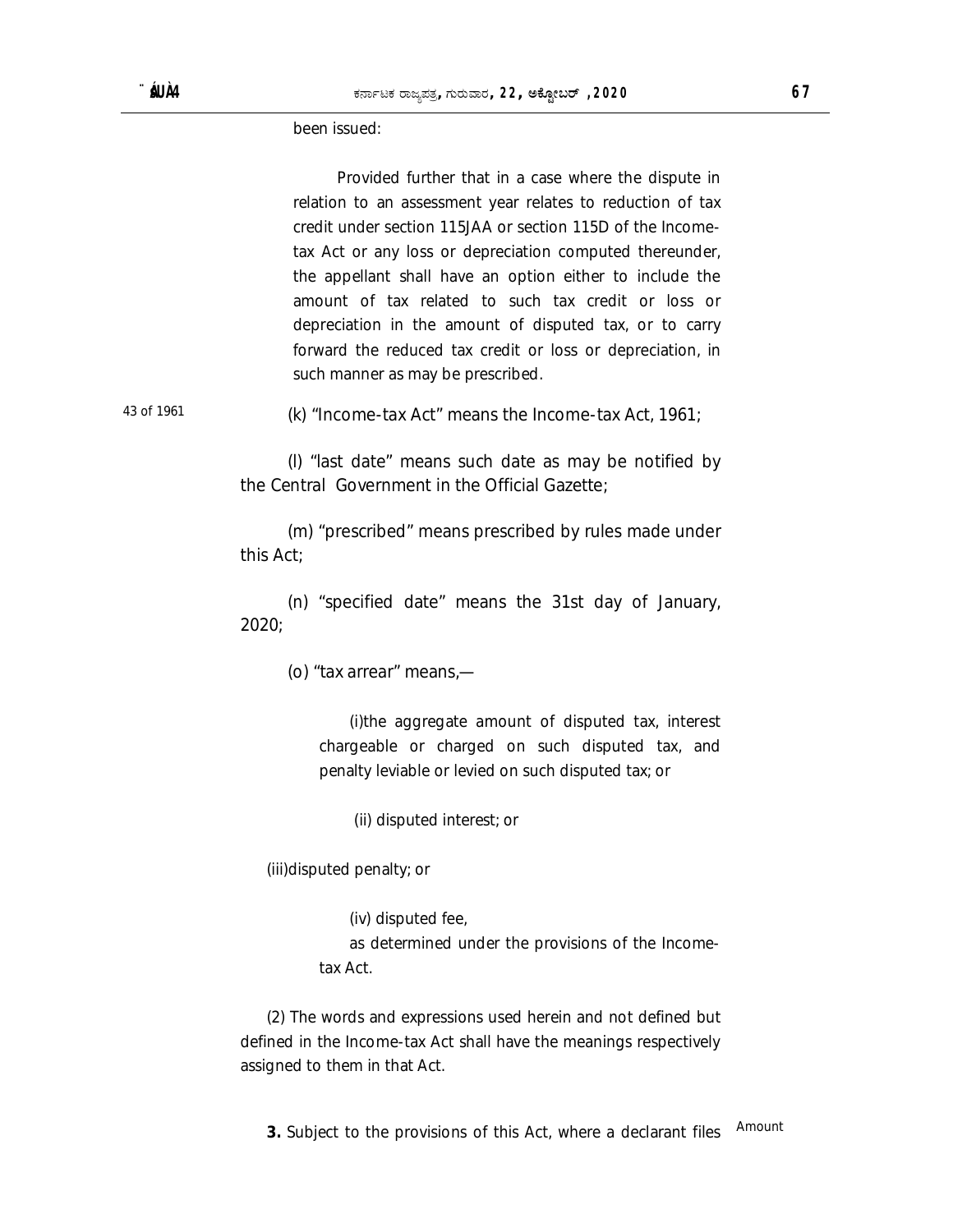under the provisions of this Act on or before the last date, a declaration to the designated authority in accordance with the provisions of section 4 in respect of tax arrear, then, notwithstanding anything contained in the Income-tax Act or any other law for the time being in force, the amount payable by the declarant under this Act shall be as under, namely: payable by declarant.

| SI        | Nature of tax  | Amount payable       |    | Amount           |           |
|-----------|----------------|----------------------|----|------------------|-----------|
| <b>No</b> | arrear         | under this Act on    |    | payable under    |           |
|           |                | under this Act on or |    | this Act on or   |           |
|           |                | before the the 31st  |    | after the 1st    |           |
|           |                | day of March, 2020.  |    | day of April,    |           |
|           |                |                      |    | 2020 but on or   |           |
|           |                |                      |    | before the last  |           |
|           |                |                      |    | date.            |           |
| (a)       | the<br>where   | amount               | Οf | the<br>aggregate |           |
|           | tax arrear is  | thedisputed tax.     |    | οf               | the       |
|           | the            |                      |    | amountof         |           |
|           | aggregate      |                      |    | disputed         | tax       |
|           | amount<br>of   |                      |    | and              | ten       |
|           | disputed tax,  |                      |    | percent.         | Οf        |
|           | interest       |                      |    | disputed tax:    |           |
|           | chargeable     |                      |    |                  |           |
|           | charged<br>or  |                      |    | provided<br>that |           |
|           | such<br>on     |                      |    | where the        | ten       |
|           | disputed tax   |                      |    | percent.         | Οf        |
|           | and penalty    |                      |    | disputed         | tax       |
|           | leviable<br>or |                      |    | exceedsthe       |           |
|           | levied<br>on   |                      |    | aggregate        |           |
|           | such           |                      |    | amount           | Οf        |
|           | disputed tax.  |                      |    | interest         |           |
|           |                |                      |    | chargeable       | or        |
|           |                |                      |    | chargedon        |           |
|           |                |                      |    | such disputed    |           |
|           |                |                      |    | tax andpenalty   |           |
|           |                |                      |    | leviable         | <b>or</b> |
|           |                |                      |    | levied<br>onsuch |           |
|           |                |                      |    | disputed<br>tax, |           |
|           |                |                      |    | the excessshall  |           |
|           |                |                      |    | be ignored for   |           |
|           |                |                      |    | the purposeof    |           |
|           |                |                      |    | computation of   |           |
|           |                |                      |    | amountpayable    |           |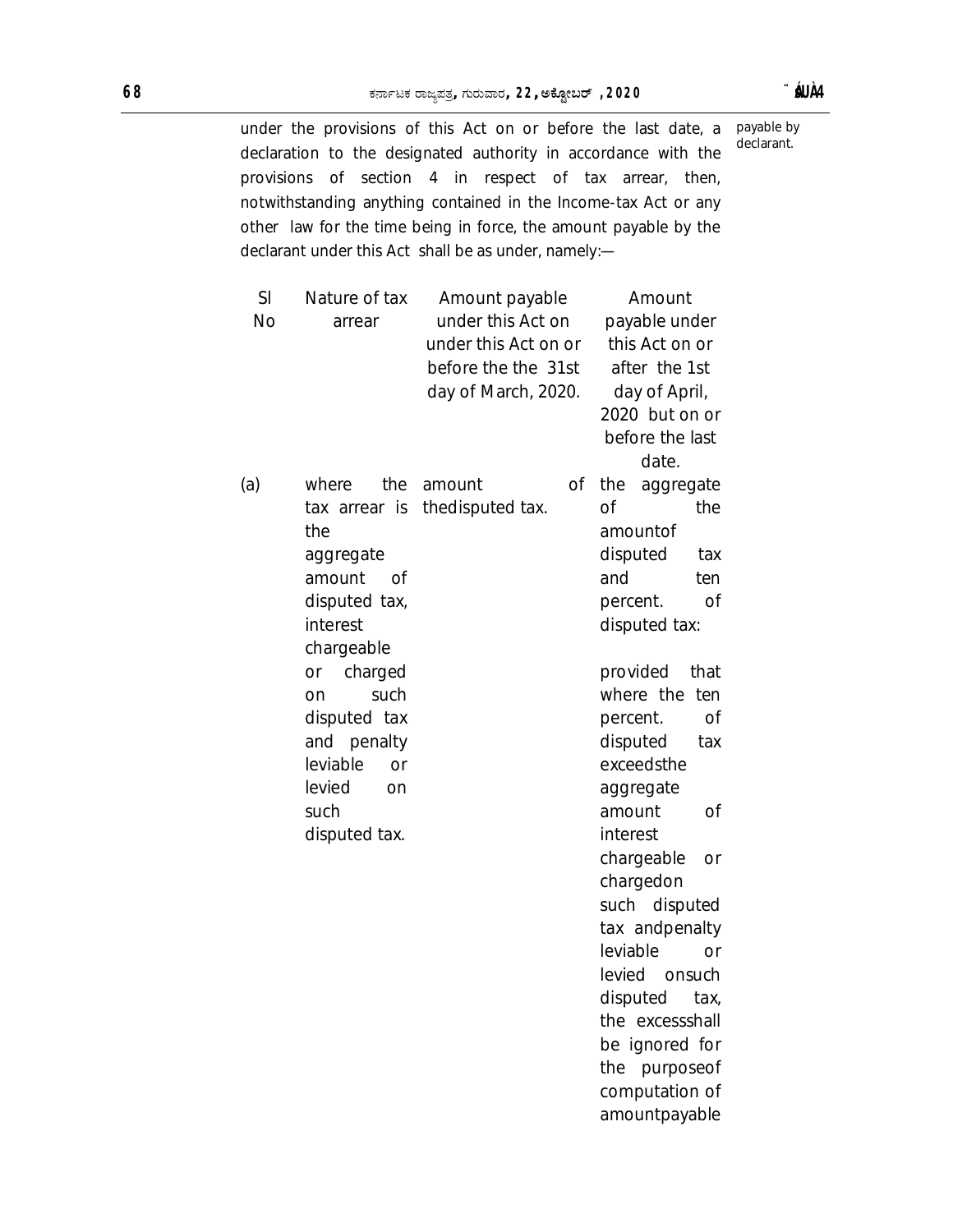|     |                       |                         | under this Act.             |
|-----|-----------------------|-------------------------|-----------------------------|
| (b) | the<br>where          | the aggregate of the    | the aggregate               |
|     | tax<br>arrear         | amount of disputed      | of<br>the                   |
|     | includes the          | tax and twenty-five     | amountof                    |
|     | tax, interest         | 0f<br>percent.<br>the   | disputed<br>tax             |
|     | penalty<br>or         | disputed tax:           | and<br>thirty-              |
|     | determined            |                         | fiveper cent. of            |
|     | in<br>any             | provided that where     | disputed tax:               |
|     | assessment            | twenty-five<br>the      |                             |
|     | on the basis          | percent. of disputed    |                             |
|     | Οf<br>search          | exceeds<br>the<br>tax   | provided<br>that            |
|     | under                 | amount<br>aggregate     | where<br>the                |
|     | section<br>- 132      | <b>of</b><br>interest   | thirtyfive<br>per           |
|     | orsection             | chargeable<br>or        | cent.<br><b>of</b>          |
|     | 132A of the           | charged<br>such<br>on   | disputed<br>tax             |
|     | Income-tax            | disputed<br>tax<br>and  | exceeds<br>the              |
|     | Act.                  | penalty leviable or     | aggregate                   |
|     |                       | levied<br>such<br>on    | amount<br>Οf                |
|     |                       | the<br>disputed<br>tax, | interest                    |
|     |                       | shall<br>be<br>excess   | chargeable<br>or            |
|     |                       | for<br>ignored<br>the   | charged                     |
|     |                       | Οf                      | on<br>such disputed         |
|     |                       | purpose                 |                             |
|     |                       | computation<br>0f       | tax and penalty<br>leviable |
|     |                       | amount<br>payable       | or                          |
|     |                       | under this Act.         | levied on such              |
|     |                       |                         | disputed<br>tax,            |
|     |                       |                         | the excessshall             |
|     |                       |                         | be ignored for              |
|     |                       |                         | the purpose of              |
|     |                       |                         | computation of              |
|     |                       |                         | amount                      |
|     |                       |                         | payable.                    |
| (c) | where<br>the          | twenty-five<br>percent  | thirty per cent.            |
|     | tax<br>arrear         | of disputed interest    | disputed<br>Οf              |
|     | relates<br>to         | or disputed penalty     | interest<br>or              |
|     | disputed              | or disputed fee.        | disputed                    |
|     | interest<br><b>or</b> |                         | penalty<br>or               |
|     | disputed              |                         | disputed fee:               |
|     | penalty<br>or         |                         |                             |
|     | disputed fee          |                         |                             |

 Provided that in a case where an appeal or writ petition or special leave petition is filed by the income-tax authority on any issue before the appellate forum, the amount payable shall be one-half of the amount in the Table above calculated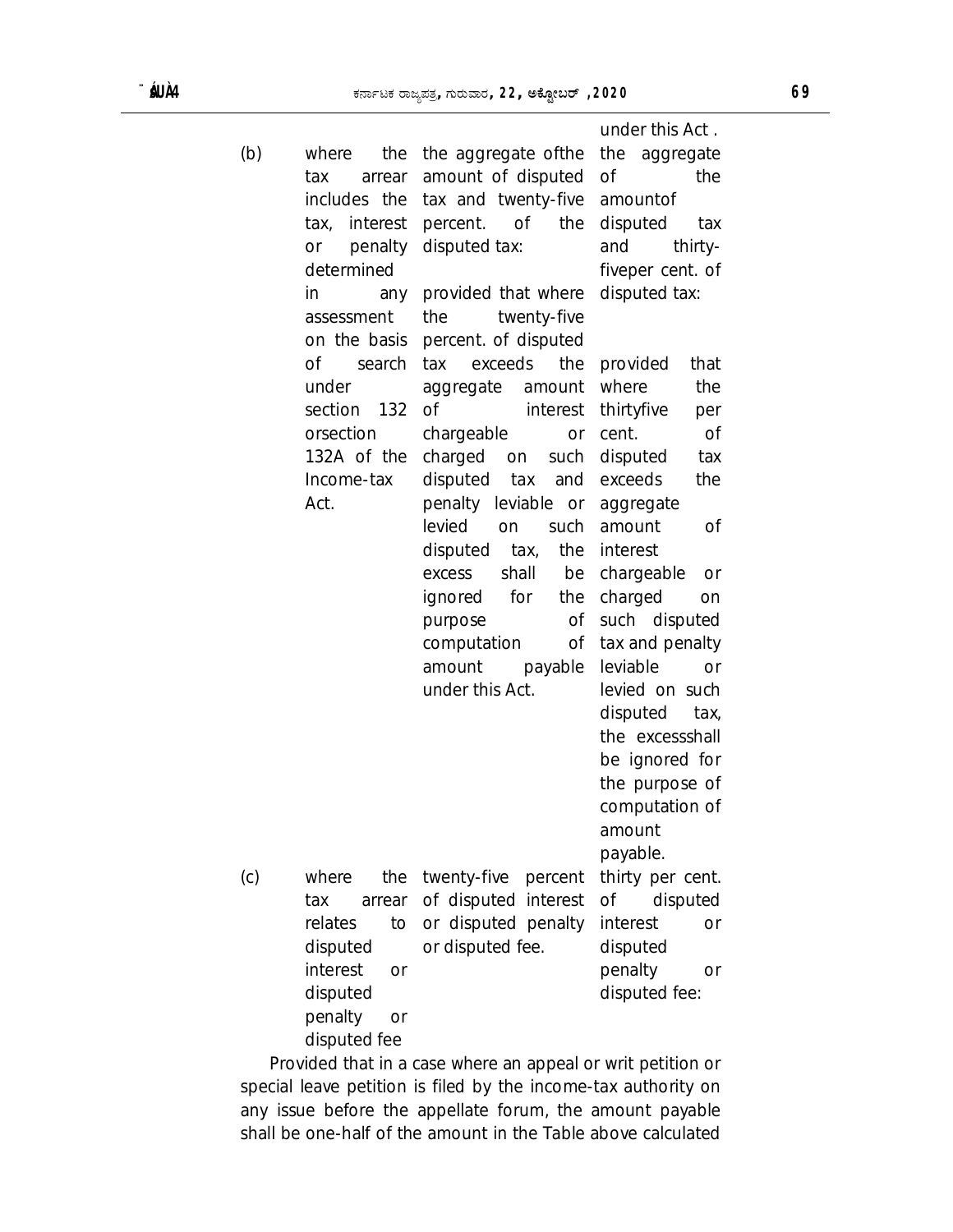#### on such issue, in such manner as may be prescribed:

 Provided further that in a case where an appeal is filed before the Commissioner (Appeals) or objections is filed before the Dispute Resolution Panel by the appellant on any issue on which he has already got a decision in his favour from the Income Tax Appellate Tribunal (where the decision on such issue is not reversed by the High Court or the Supreme Court) or the High Court (where the decision on such issue is not reversed by the Supreme Court), the amount payable shall be one-half of the amount in the Table above calculated on such issue, in such manner as may be prescribed:

 Provided also that in a case where an appeal is filed by the appellant on any issue before the Income Tax Appellate Tribunal on which he has already got a decision in his favour from the High Court (where the decision on such issue is not reversed by the Supreme Court), the amount payable shall be one-half of the amount in the Table above calculated on such issue, in such manner as may be prescribed.

4. (1) The declaration referred to in section 3 shall be filed by the declarant before the designated authority in such form and verified in such manner as may be prescribed.

Filing of declaration and particulars to be furnished.

(2) Upon the filing the declaration, any appeal pending before the Income Tax Appellate Tribunal or Commissioner (Appeals), in respect of the disputed income or disputed interest or disputed penalty or disputed fee and tax arrear shall be deemed to have been withdrawn from the date on which certificate under sub-section (1) of section 5 is issued by the designated authority.

 (3) Where the declarant has filed any appeal before the appellate forum or any writ petition before the High Court or the Supreme Court against any order in respect of tax arrear, he shall withdraw such appeal or writ petition with the leave of the Court wherever required after issuance of certificate under sub-section (1) of section 5 and furnish proof of such withdrawal alongwith the intimation of payment to the designated authority under sub-section (2) of section 5.

(4) Where the declarant has initiated any proceeding for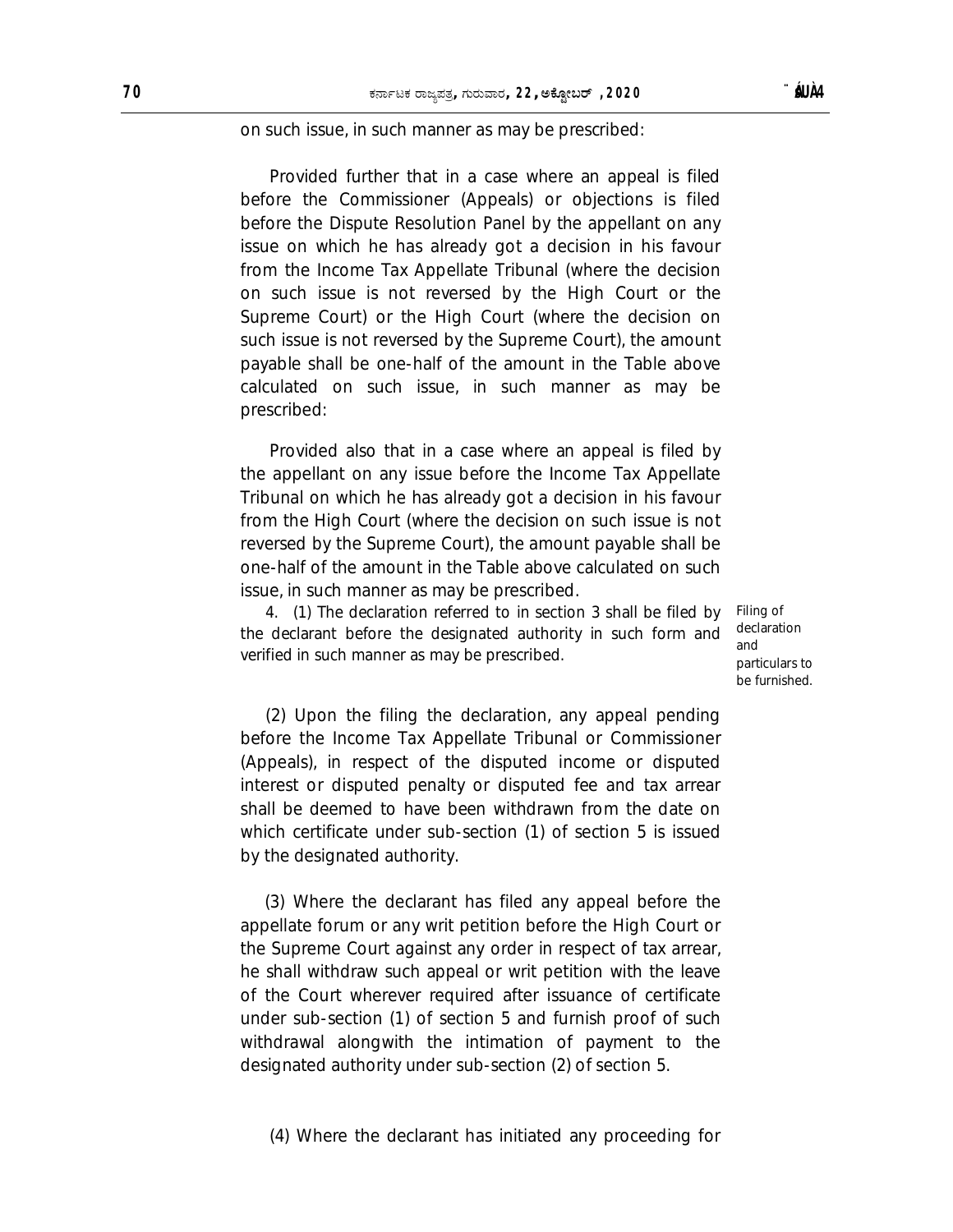arbitration, conciliation or mediation, or has given any notice thereof under any law for the time being in force or under any agreement entered into by India with any other country or territory outside India whether for protection of investment or otherwise, he shall withdraw the claim, if any, in such proceedings or notice after issuance of certificate under subsection (1) of section 5 and furnish proof of such withdrawal along with the intimation of payment to the designated authority under sub-section (2) of section 5.

 (5) Without prejudice to the provisions of sub-sections (2), (3) and (4), the declarant shall furnish an undertaking waiving his right, whether direct or indirect, to seek or pursue any remedy or any claim in relation to the tax arrear which may otherwise be available to him under any law for the time being in force, in equity, under statute or under any agreement entered into by India with any country or territory outside India whether for protection of investment or otherwise and the undertaking shall be made in such form and manner as may be prescribed.

 (6) The declaration under sub-section (1) shall be presumed never to have been made  $if -$ 

(a) any material particular furnished in the declaration is found to be false at any stage;

(b)the declarant violates any of the conditions referred to in this Act;

(c) the declarant acts in any manner which is not in accordance with the undertaking given by him under subsection (5),

and in such cases, all the proceedings and claims which were withdrawn under section 4 and all the consequences under the Income-tax Act against the declarant shall be deemed to have been revived.

(7) No appellate forum or arbitrator, conciliator or mediator shall proceed to decide any issue relating to the tax arrear mentioned in the declaration in respect of which an order has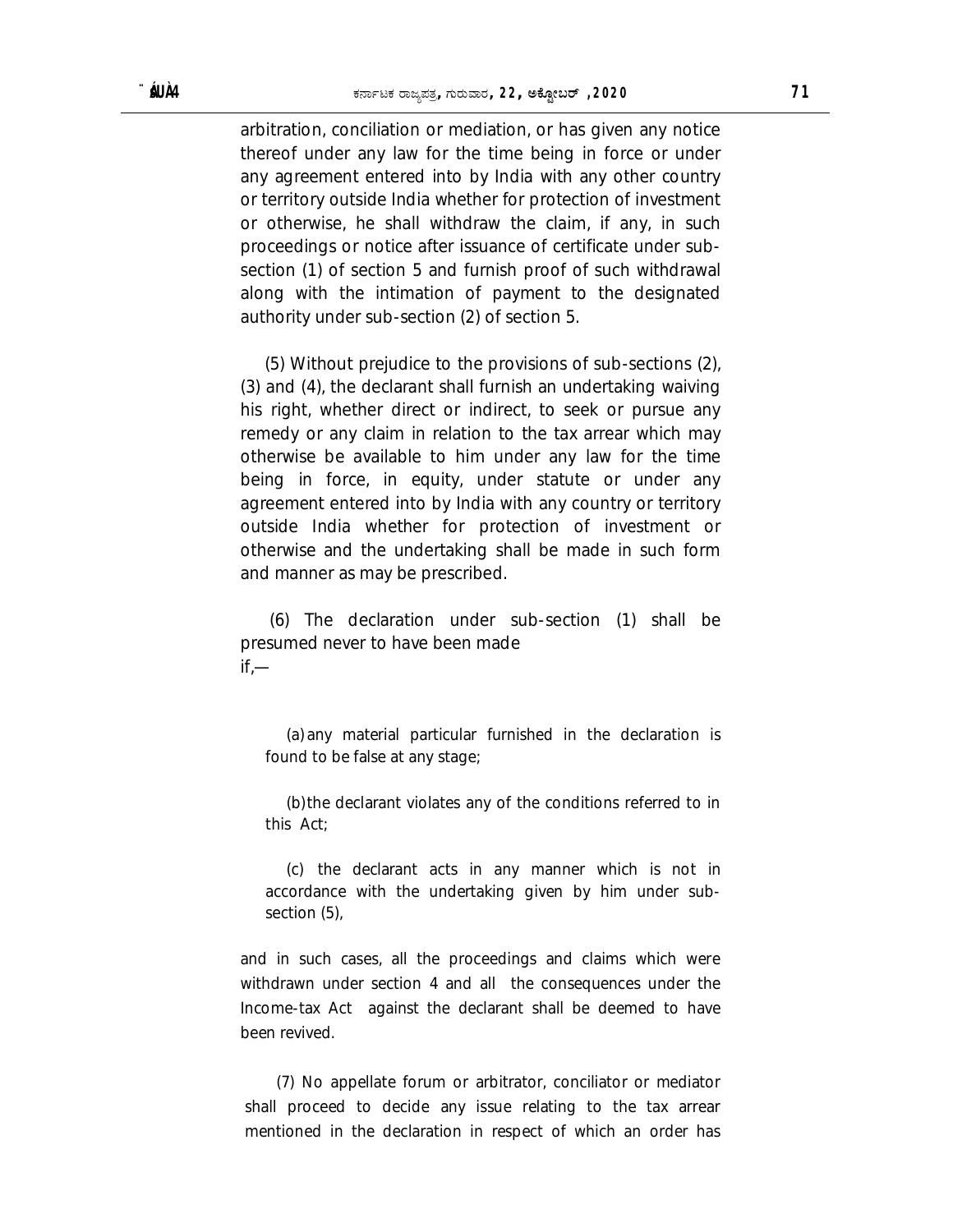been made under sub-section (1) of section 5 by the designated authority or the payment of sum determined under that section.

5. (1) The designated authority shall, within a period of fifteen days from the date of receipt of the declaration, by order, determine the amount payable by the declarant in accordance with the provisions of this Act and grant a certificate to the declarant containing particulars of the tax arrear and the amount payable after such determination, in such form as may be prescribed.

(2) The declarant shall pay the amount determined under subsection (1) within fifteen days of the date of receipt of the certificate and intimate the details of such payment to the designated authority in the prescribed form and thereupon the designated authority shall pass an order stating that the declarant has paid the amount.

(3) Every order passed under sub-section (1), determining the amount payable under this Act, shall be conclusive as to the matters stated therein and no matter covered by such order shall be reopened in any other proceeding under the Income-tax Act or under any other law for the time being in force or under any agreement, whether for protection of investment or otherwise, entered into by India with any other country or territory outside India.

Explanation.—For the removal of doubts, it is hereby clarified that making a declaration under this Act shall not amount to conceding the tax position and it shall not be lawful for the income-tax authority or the declarant being a party in appeal or writ petition or special leave petition to contend that the declarant or the income-tax authority, as the case may be, has acquiesced in the decision on the disputed issue by settling the dispute.

Immunity from initiation of proceedings in respect of offence and imposition of penalty in certain cases.

No refund of amount

paid.

offence; or impose or levy any penalty; or charge any interest under the Income-tax Act in respect of tax arrear. 7. Any amount paid in pursuance of a declaration made under section 4 shall not be refundable under any circumstances.

**6.** Subject to the provisions of section 5, the designated authority shall not institute any proceeding in respect of an

 Explanation.—For the removal of doubts, it is hereby clarified that where the declarant had, before filing the declaration under sub-section (1) of section 4, paid any

Time and manner of payment.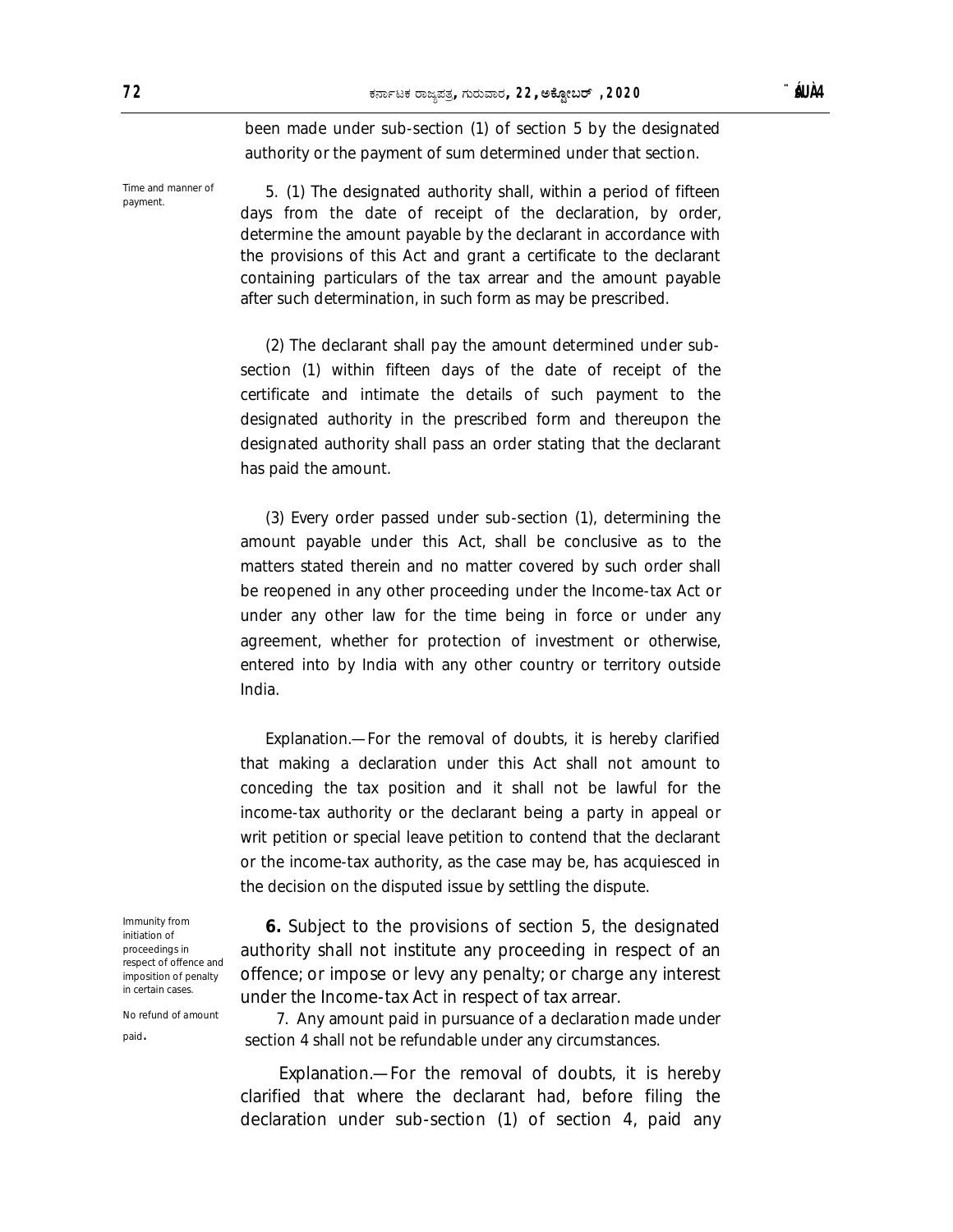amount under the Income-tax Act in respect of his tax arrear which exceeds the amount payable under section 3, he shall be entitled to a refund of such excess amount, but shall not be entitled to interest on such excess amount under section 244A of the Income-tax Act.

No benefit, concession or immunity to declarant.

Act not to apply in

 **8.** Save as otherwise expressly provided in sub-section (3) of section 5 or section 6, nothing contained in this Act shall be construed as conferring any benefit, concession or immunity on the declarant in any proceedings other than those in relation to which the declaration has been made.

Act not to apply in **9.**The provisions of this Act shall not apply—

(a) in respect of tax arrear,—

(i) relating to an assessment year in respect of which an assessment has been made under sub-section (3) of section 143 or section 144 or section 153A or section 153C of the Income-tax Act on the basis of search initiated under section 132 or section 132A of the Income-tax Act, if the amount of disputed tax exceeds five crore rupees;

(ii) relating to an assessment year in respect of which prosecution has been instituted on or before the date of filing of declaration;

(iii) relating to any undisclosed income from a source located outside India or undisclosed asset located outside India;

(iv) relating to an assessment or reassessment made on the basis of information received under an agreement referred to in section 90 or section 90A of the Income-tax Act, if it relates to any tax arrear;

52 of 1974. (b)to any person in respect of whom an order of detention has been made under the provisions of the Conservation of Foreign Exchange and Prevention of Smuggling Activities Act, 1974 on or before the filing of declaration:

Provided that—

(i)such order of detention, being an order to which the provisions of section 9 or section 12A of the said Act do not apply, has not been revoked on the report of the Advisory Board under section 8 of the said Act or before the receipt of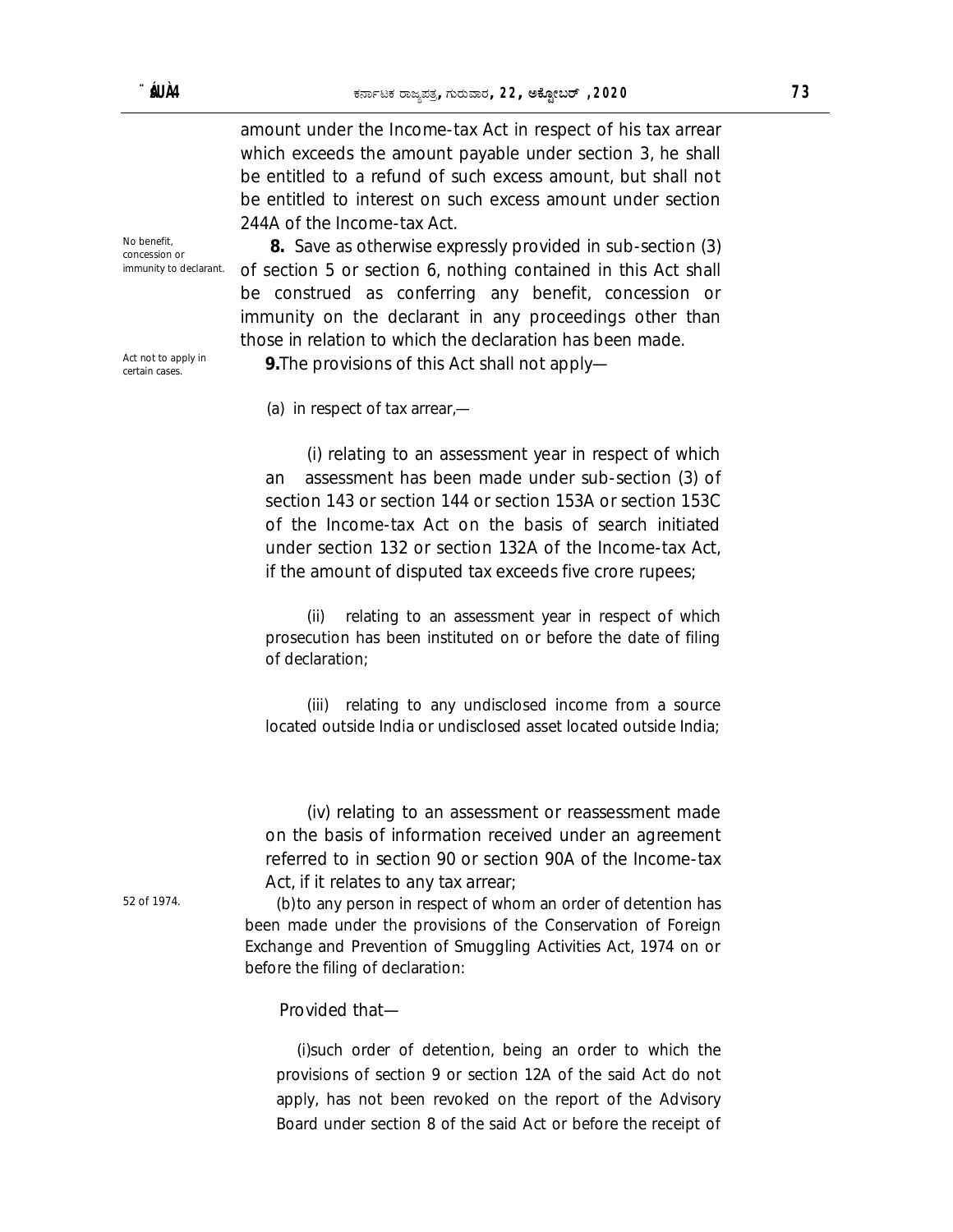#### the report of the Advisory Board; or

(ii)such order of detention, being an order to which the provisions of section 9 of the said Act apply, has not been revoked before the expiry of the time for, or on the basis of, the review under sub-section (3) of section 9, or on the report of the Advisory Board under section 8, read with sub-section (2) of section 9, of the said Act; or

(iii)such order of detention, being an order to which the provisions of section 12A of the said Act apply, has not been revoked before the expiry of the time for, or on the basis of, the first review under sub-section (3) of that section, or on the basis of the report of the Advisory Board under section 8, read with sub-section (6) of section 12A, of the said Act; or

(iv) such order of detention has not been set aside by a court of competent jurisdiction;

(c) to any person in respect of whom prosecution for any offence punishable under the provisions of the Unlawful Activities (Prevention) Act, 1967, the Narcotic Drugs and Psychotropic Substances Act, 1985, the Prevention of Corruption Act, 1988, the Prevention of Money Laundering Act, 2002, the Prohibition of Benami Property Transactions Act, 1988 has been instituted on or before the filing of the declaration or such person has been convicted of any such offence punishable under any of those Acts;

(d) to any person in respect of whom prosecution has been initiated by an Income-tax authority for any offence punishable under the provisions of the Indian Penal Code or for the purpose of enforcement of any civil liability under any law for the time being in force, on or before the filing of the declaration or such person has been convicted of any such offence consequent to the prosecution initiated by an Incometax authority;

(e) to any person notified under section 3 of the Special Court (Trial of Offences Relating to Transactions in Securities) Act, 1992 on or before the filing of declaration.

 **10.** (1) The Central Board of Direct Taxes may, from time to time, issue such directions or orders to the income-tax authorities, as it may deem fit:

Power of Board to issue directions, etc.

15 of 2003. 45 of 1988.

37 of 1967. 61 of 1985. 49 of 1988.

45 of 1860.

27 of 1992.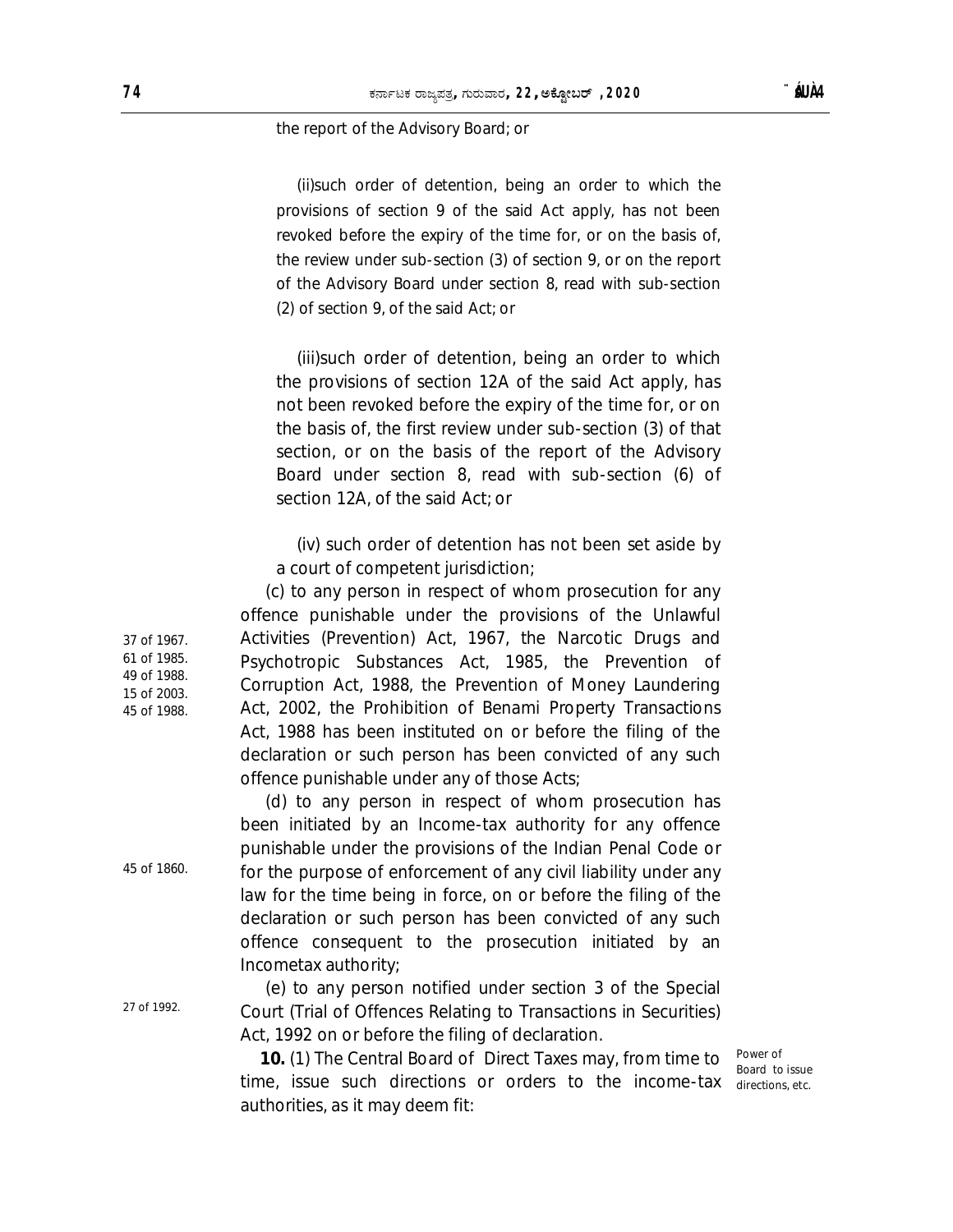Provided that no direction or order shall be issued so as to require any designated authority to dispose of a particular case in a particular manner.

 (2) Without prejudice to the generality of the foregoing power, the said Board may, if it considers necessary or expedient so to do, for the purpose of this Act, including collection of revenue, issue from time to time, general or special orders in respect of any class of cases, setting forth directions or instructions as to the guidelines, principles or procedures to befollowed by the authorities in any work relating to this Act, including collection of revenue and issue such order, if the Board is of the opinion that it is necessary in the public interest so to do.

Power to remove difficulties.

 **11.** (1) If any difficulty arises in giving effect to the provisions of this Act, the Central Government may, by order, not inconsistent with the provisions of this Act, remove the difficulty:

 Provided that no such order shall be made after the expiry of a period of two years from the date on which the provisions of this Act come into force.

 (2) Every order made under sub-section (1) shall, as soon as may be after it is made, be laid before each House of Parliament.

 **12.** (1) The Central Government may, by notification in the Official Gazette, make rules for carrying out the provisions of this Act.

 (2) Without prejudice to the generality of the foregoing power, such rules may provide for all or any of the following matters, namely:—

(a)the form in which a declaration may be made, and the manner of its verification under section 4;

(b)the form and manner in which declarant shall furnish undertaking under sub-section (5) of section 4;

(c) the form in which certificate shall be granted under subsection (1) of section 5;

(d)the form in which payment shall be intimated under sub-

Power to make rules.